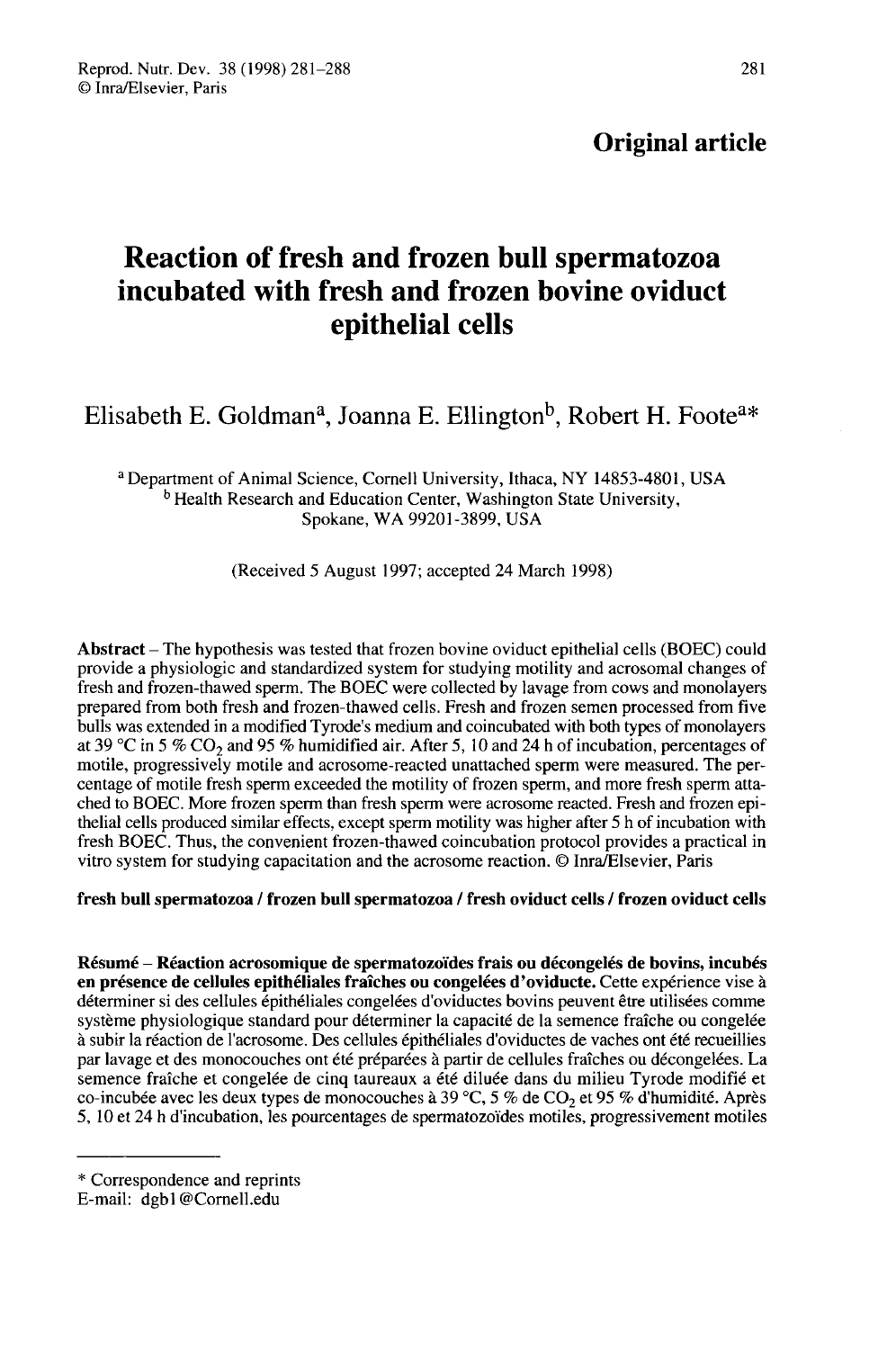et de spermatozoïdes non liés ayant subi la réaction acrosomique ont été déterminés. Le pourcentage de motilité des spermatozoïdes frais était supérieur à celui des spermatozoïdes congelés. d'oviductes. Un nombre plus élevé de spermatozoïdes congelés a subi la réaction acrosomique comparativement aux spermatozoïdes frais. Les cellules épithéliales fraîches ou décongelées ont donné des résultats similaires. La seule exception est que le pourcentage de spermatozoïdes motiles était plus élevé après 5 h d'incubation avec des cellules épithéliales fraîches. L'incubation de spermatozoïdes avec des cellules épithéliales décongelées représente donc une méthode pratique pour l'étude de la capacitation et de la réaction acrosomique. © Inra/Elsevier, Paris

spermatozoïdes frais de bovin / spermatozoïdes congelés de bovin / cellules fraîches d'oviducte / cellules congelées d'oviducte

# 1. INTRODUCTION

The major events in the final stages of oocyte and sperm maturation, sexual union and early embryo development occur in the oviduct. Despite numerous studies [2, 3, 19, 42] these events are poorly understood. Following matings in cattle only a few hundred of the billions of sperm deposited in the anterior vagina migrate through the cervical barrier, uterus, tubo-uterine junction and reach the oviduct [17, 19, 21, 41]. In artificial insemination the cervical barrier usually is bypassed, but again only a few sperm out of millions deposited reach the oviducts [7, 17].

Although some sperm may traverse the tubular structures in a few minutes [40], this is controversial [39] and sperm likely participating in fertilization arrive later at the site of fertilization. Fertilizing sperm are thought to come from a pool established near the tubo-uterine junction and caudal isthmus [19-21, 36]. A local effect of oviduct tubal fluids secreted at estrus on capacitation and the acrosome reaction have been reported [1, 9, 18, 24, 33].

These studies have provided considerable information on sperm changes in the female reproductive system. However, sperm recovery from the oviduct in vivo is low and variable [17, 29, 36], causing uncertainty that the sperm assessed in samples obtained are representive of the

population of sperm poised to fertilize the oocyte. Another approach to studing sperm interactions with the oviductal epithelial cells has been the use of sperm-oviductal epithelial cell coincubation systems [5, 6, 8, 10-12, 15, 16, 22, 23, 26, 28 34]. In some studies fresh sperm have been used<br>and in other studies frozen-thawed sperm were used. Usually BOEC monolayers have been prepared from fresh oviductal tissue, but it is difficult to always have these available when needed, particularly if tissue from animals in estrus are used. Furthermore, use of frozen stocks of BOEC offers the potential of comparing test results on material originating from the same cow or duplicated from a series of cows.

No reports were found studying the possible interaction of fresh versus frozen sperm coincubated with the fresh versus frozen-thawed epithelial cells. While fresh semen was used for many years in artificial insemination of cattle, most current commercial artificial insemination is with frozen sperm [15]. It is often inferred that storage and survival time of frozen-thawed bull sperm is shorter than for fresh sperm in the female reproductive tract. Therefore, this in vitro study was designed to compare changes in fresh and frozen-thawed bull sperm from the same bulls coincubated with monolayers prepared from fresh and frozen-thawed oviductal epithelial cells from the same cows.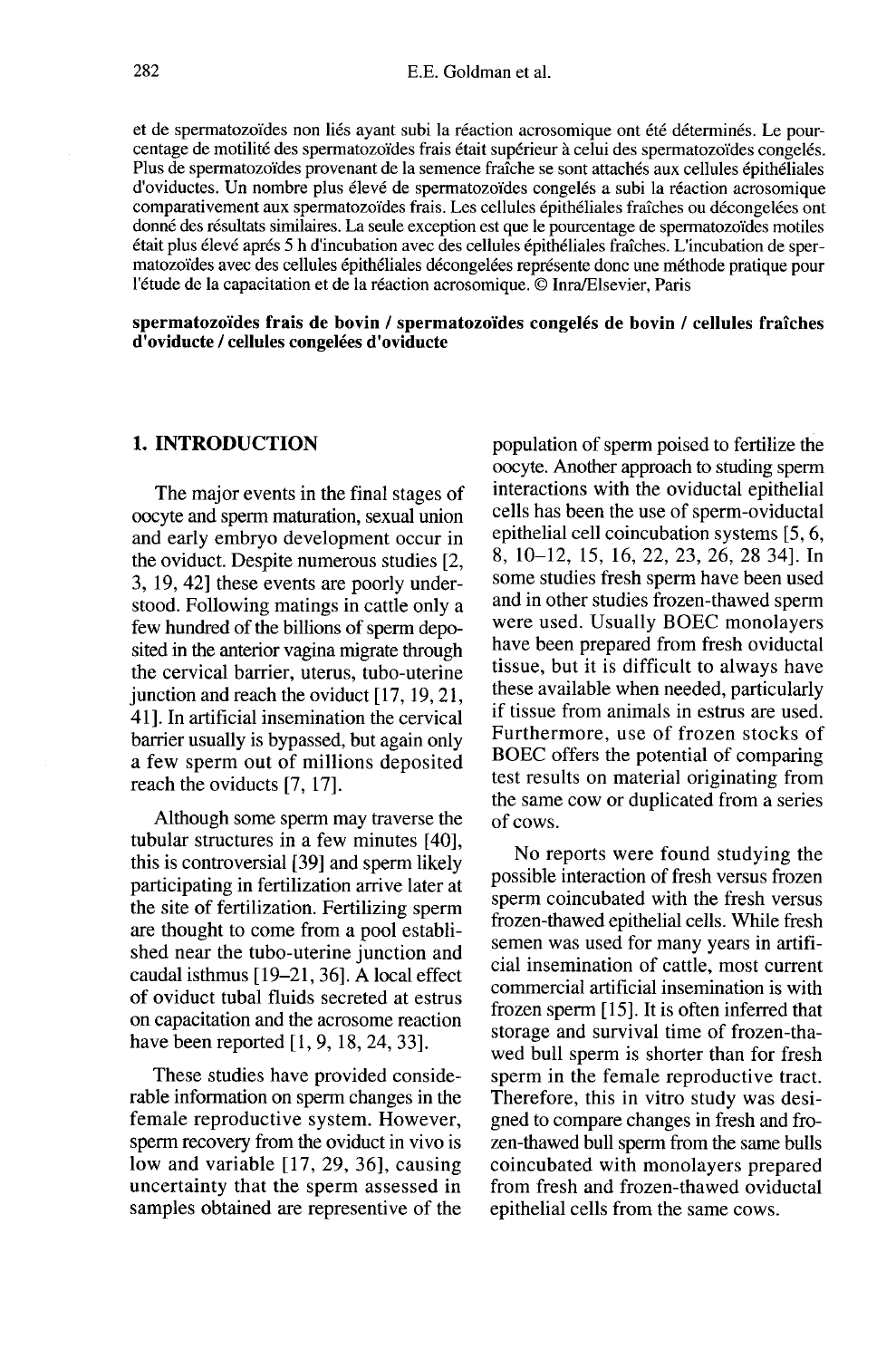## 2.1. Semen

Semen was obtained from five bulls randomly chosen at the Eastern Artificial Insemination, Coop., Inc. Bulls were on a regular semen collection schedule. After collection, the semen was held in a 35 °C water bath while subsamples were used to determine the sperm concentration and the percentage of motile sperm.

The semen to be frozen was extended with whole milk (WM) at 35 °C. The WM had been prepared by heating to 95 °C for 10 min in a double boiler, cooled and filtered. Two fractions of WM were prepared, one without glycerol for cooling the sperm to  $5^{\circ}$ C and a frac-<br>tion with glycerol so that sperm, when frozen, were in WM containing 7 % glycerol, vol/vol. The extended semen was packaged in 0.5 mL French straws, containing  $20 \times 10^6$  sperm, and frozen by the standard procedure used at the insemination center about 4 h after semen collection. These straws of frozen semen were used in the ensuing days when fresh bull sperm were obtained for comparison. Straws were thawed in warm water at 35 °C. The newly collected fresh semen from the same bulls used to provide the frozen sperm was also initially evaluated for sperm concentration and the percentage of motile sperm. The ejaculates within the same bulls differed by less than 5 %. Thus, similar quality semen from the same bulls could be used simultaneously to test the two kinds of BOEC.

### 2.2. Preparation of oviduct cell monolayers

Oviducts were obtained from cows on the day of standing estrus, programmed by treatment with prostaglandin  $F_2\alpha$ . BOEC were recovered by luminal lavage and gentle massage of the oviducts using 3 mL of PBS plus 1 % polyvinyl alcohol and 2 % of an antibiotic mixture. Then detached cells were washed and resuspended. Then 0.5 mL portions of the clumps of detached cells were placed in 4-well tissue culture plates and cultured for 4 days at 39 °C in 5 %  $CO<sub>2</sub>$ : 95 % air in 0.5 mL of incubation medium consisting of Ham's  $F10 + 10\%$ fetal bovine serum and growth factors [10, 11 ] until monolayers formed. Then cells from several wells were stripped by freeing the cells with trypsin-EDTA in calcium-free medium, and frozen in 50 % bovine serum containing 10 % DMSO. As needed, frozen cells were thawed, washed and replated in incubation medium for 4 days to form new monolayers before use. Whenever fresh or frozen-thawed BOEC were replated the trypsin-EDTA medium was used. Wells containing at least 80 % monolayer formation from fresh or frozen-thawed BOEC from the same cow were selected to compare the effects on each sample of semen. Before adding the sperm preparations, the selected cultures of BOEC were washed with sperm-TALP, modified from Parrish et al. [32] to contain  $25 \text{ mM potassium}$  and no glucose [31].

# 2.3. Experimental preparation of semen

Seven straws of frozen-thawed semen  $(20 \times 10^6$ sperm per straw) were diluted in 6 mL of sperm-TALP and centrifuged for 15 min on a 45-90 % Percoll gradient. This removed the milk from the frozen-thawed sperm and seminal plasma from all samples to facilitate capacitation and the acrosome reaction [4]. The sperm pellet was resuspended in 1 mL of sperm-TALP. Sperm in the sperm-TALP were counted with a Coulter counter to determine the volume of sperm in sperm-TALP needed to give  $25 \times 10^6$  sperm/mL with 0.5 mL/well. Also 1 mL of fresh semen from these bulls was obtained, counted with the Coulter counter, and sufficient sperm added to sperm-TALP to provide  $25 \times 10^6$  sperm/mL.

#### 2.4. Sperm incubation and evaluation

Fresh sperm-TALP (0.5 mL) was added to each well containing BOEC for co-incubation with sperm. Sperm were incubated at 39 °C in 5 % CO<sub>2</sub>: 95 % air, and were assayed at 5, 10 and 24 h. The sample in each well was agitated by pipetting all of the supernatant ten times with protein-coated pipettes to prevent sperm from sticking. Than a  $100 \mu L$  subsample from the well-mixed fluid in each well was sampled for analysis. Sperm motility was assessed using the HTM Hamilton-Thorn 2030 (Hamilton zer [13, 38]. The sperm concentration of  $25 \times 10^6$ /mL was suitable for direct assessment by Thorne Research, Beverly, MA) sperm analy-CASA of the motility characteristics of sperm.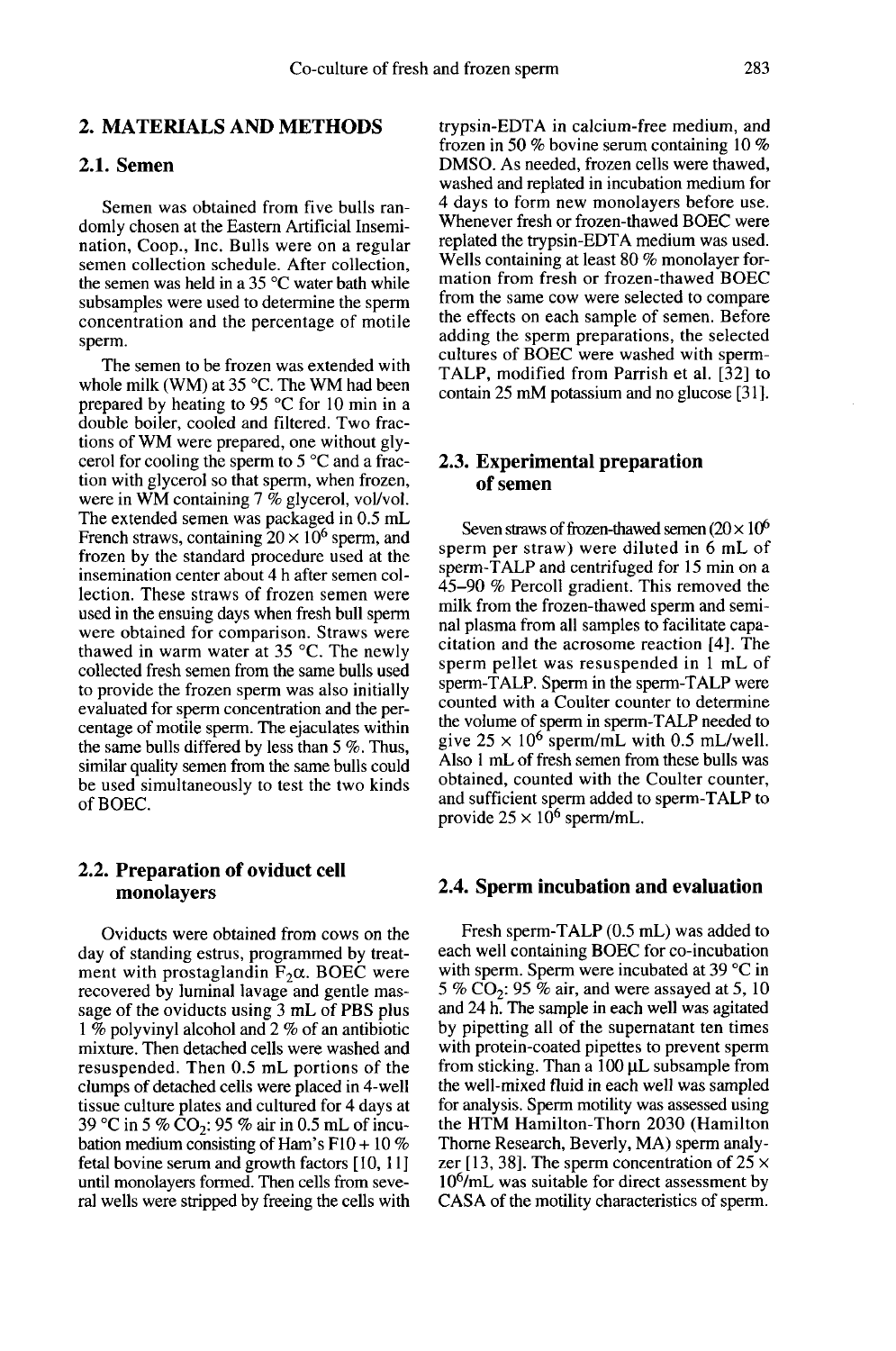Two chambers and eight fields per chamber were examined. Although many motion characteristics were measured, the ones of most interest are the percentages of motile sperm (PM) and the percentages of progressively motile sperm (PPM) presented here.

Sperm also were examined for changes in the acrosomal status. The percentage of AR sperm was determined by using the Giemsa stain, as described by Kovács and Foote [25]. Two slides were prepared for each subclass of sperm and 100 sperm per slide were evaluated for the acrosome reaction.

Attachment of the different types of sperm preparations to BOEC prepared from fresh and frozen-thawed BOEC was examined at 5 h by removing a small aliquot of unattached sperm from a well-mixed supernatant and counting them with a Coulter counter. The counting fluid usually reduced clumped sperm. This count was subtracted from the total sperm placed in the well to obtain the attached cell count. Enough clumping of sperm occurred at longer intervals of incubation to prevent obtaining accurate counts at 10 and 24 h.

## 2.5. Experimental design and statistical analysis

The design consisted of a factorial arrangement with two types of BOEC monolayers (fresh versus frozen-thawed) and two types of semen from the same bull (fresh versus frozen-thawed). Observations were made after 5, 10 and 24 h of incubation. The experiment was replicated with fresh and frozen semen from the same five randomly chosen bulls tested with each fresh and frozen BOEC monolayer prepared from the same cow. A mixed model general linear analysis of variance was used. Data were analyzed by blocking on bulls and the experimental model consisted of bulls as a random variable, and the fixed effects of type of BOEC, type of sperm, interactions, and sampling variation associated with replication. Data for each time of incubation were analyzed separately. Means were compared using Duncan's multiple range test, and values differing at  $P \le 0.01$  were considered to be statistically significant.

# 3. RESULTS

The mean percentages of motile sperm (PM), progressively motile sperm (PPM), and acrosome-reacted sperm (AR) are summarized in *table I*. There was no difference ( $P > 0.05$ ) between sperm incubated with fresh versus frozen-thawed BOEC for PM or PPM, except at 5 h of incubation. In contrast there was a major difference between fresh and frozen-thawed sperm. The latter sperm were consis-

| Treatment<br>(%)         | Incubation (h)  |                 |                 |                 |                 |                 |                  |                 |                 |
|--------------------------|-----------------|-----------------|-----------------|-----------------|-----------------|-----------------|------------------|-----------------|-----------------|
|                          | 5               |                 |                 | 10              |                 |                 | 24               |                 |                 |
|                          | <b>PM</b>       | <b>PPM</b>      | AR              | <b>PM</b>       | <b>PPM</b>      | AR              | PM               | <b>PPM</b>      | AR              |
| Fresh sperm/fresh BOEC   | 68              | 62              | 16              | 42              | 37              | 35              | 15               | 13              | 62              |
| Fresh sperm/frozen BOEC  | 60              | 53              | 17              | 47              | 43              | 29              | 14               | 11              | 55              |
| Frozen sperm/fresh BOEC  | 32              | 28              | 54              | 21              | 18              | 63              | 6                | 4               | 68              |
| Frozen sperm/frozen BOEC | 26              | 23              | 55              | 20              | 17              | 66              | 7                | 5               | 74              |
| Means for fresh BOEC     | 49 <sup>a</sup> | 44 <sup>a</sup> | 35 <sup>a</sup> | 31 <sup>a</sup> | 27 <sup>a</sup> | 49 <sup>a</sup> | 11 <sup>a</sup>  | Qа              | 65 <sup>a</sup> |
| Means for frozen BOEC    | 42 <sup>b</sup> | 37 <sup>b</sup> | 36 <sup>a</sup> | 33 <sup>a</sup> | 30 <sup>2</sup> | 47 <sup>a</sup> | 1 1 <sup>a</sup> | ga              | 64 <sup>a</sup> |
| Means for fresh sperm    | 64 <sup>a</sup> | 58 <sup>a</sup> | 16 <sup>a</sup> | 45 <sup>a</sup> | 40 <sup>a</sup> | 32 <sup>a</sup> | 15 <sup>a</sup>  | 12 <sup>a</sup> | 58 <sup>a</sup> |
| Means for frozen sperm   | 29 <sub>p</sub> | 25 <sup>b</sup> | 54 <sup>b</sup> | 20 <sup>b</sup> | 18 <sup>b</sup> | 64 <sup>b</sup> | 6 <sup>b</sup>   | 5 <sup>b</sup>  | 71 <sup>b</sup> |

Table I. Motility and acrosome reaction of cocultured sperm.

\* PM = % of total motile sperm; PPM = % progressively motile sperm; AR = % of acrosome-reacted sperm; a,b values for paired main treatment effects with different superscripts differ,  $P < 0.01$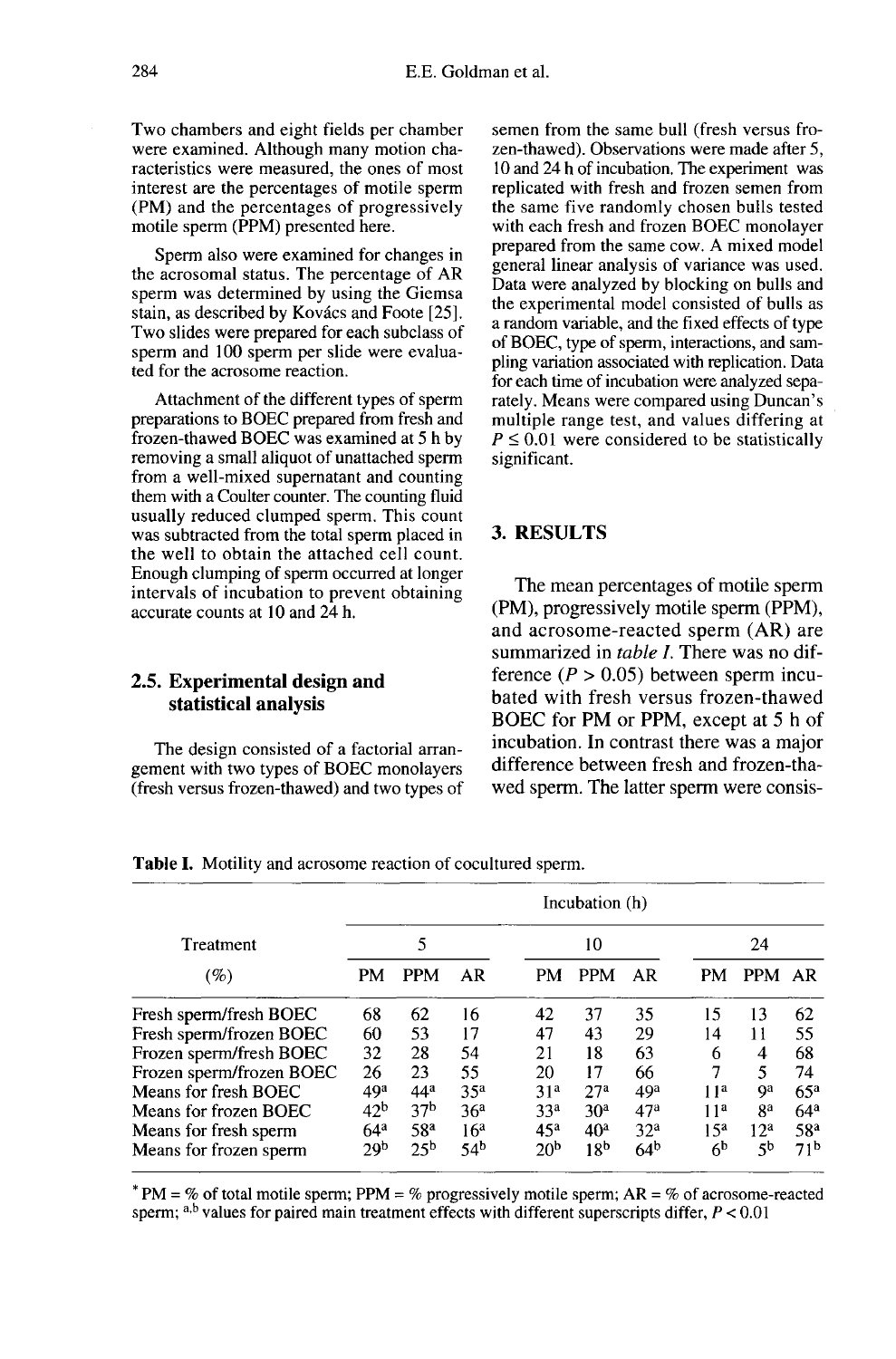tently less motile throughout the incubation period and a higher proportion of the frozen-thawed sperm were acrosome-reacted ( $P < 0.01$ ). This effect was consistent regardless of whether either type of sperm were incubated with fresh or frozen-thawed BOEC. The interaction between the two was not significant, reflecting, in part, the fact that the fresh and the frozen-thawed BOEC had the same effect on sperm. The same relationship was observed for sperm velocity estimated by CASA, but for simplicity these data are not reported.

It was noted visually that the heads of fresh sperm attached rapidly to both fresh and frozen BOEC, with the tails exhibiting rapid flagellar movement. No major difference in appearance was apparent, except more fresh sperm attached than frozen-thawed sperm. At 5 h there was an average of  $5.0 \pm 0.8 \times 10^6$  fresh sperm and  $2.8 \pm 0.6 \times 10^6$  frozen-thawed sperm attached to both types of BOEC ( $P < 0.05$ ). Attachment of both types of sperm to fresh and frozen BOEC was  $3.5 \pm 0.8 \times 10^6$  and  $4.3 \pm 0.8 \times 10^6$ , respectively (*P* > 0.05).

# 4. DISCUSSION AND CONCLUSIONS

The present studies extend previous research. Ellington et al. [10, 11] and Pollard et al. [34] described a BOEC culture system which could be used to examine several effects on fresh bull sperm in vitro. Sperm attached tightly to the BOEC monolayers and more sperm underwent the acrosome reaction (AR) when they were incubated with the monolayers than when incubated in monolayer-conditioned medium. Chian and Sirard [5], Chian et al. [6] and Lefebvre et al. [26, 28] reported that freshly prepared BOEC monolayers promoted capacitation, but that fewer capacitated sperm bound to the epithelial cells [28]. Dobrinski et al. [8] reported that freezing and thawing equine sperm also decreased their attachment to oviductal epithelial cells.

For uniformity all BOEC monolayers used in our studies were prepared from oviducts of cows in 'standing' estrus, although BOEC obtained from oviducts at different stages of the estrous cycle gave similar results [27]. Monolayers were either used directly or frozen and new monolayers prepared from the frozen-thawed cells. The monolayers from both sources were similar in appearance, and the monolayers from fresh cells have been described [11, 37, 38]. Monolayers prepared from both sources have numerous microvilli that make fibril-like attachments to the sperm.

The studies reported here provided a comparison between the effects of fresh and frozen-thawed BOEC prepared as monolayers from the same cows for coincubating fresh and frozen-thawed sperm. No previous reports of these direct comparisons were found in the literature. When sperm were coincubated with monolayers from fresh or frozen BOEC, only at 5 h was any difference found in the proportion of motile sperm and no difference in the percentage of AR sperm on fresh versus frozen BOEC was found at any time interval  $(table I)$ .

Attachment of sperm heads to both types of monolayer was similar and the appearance has been described by Elling ton et al. [11], Suzuki and Foote [37] and Suzuki et al. [38], as viewed in detail by electron microscopy. Also, the number of sperm attached to the two sources of monolayers was not significantly different. Thus, the estimates for the proportion of motile and AR sperm are not biased by any difference in the proportion of sperm attached to the two kinds of monolayers.

Fresh and frozen-thawed sperm attach rapidly to BOEC monolayers, reaching a peak in 3 h [37]. The attachment at 5 h likely represents this initial attachment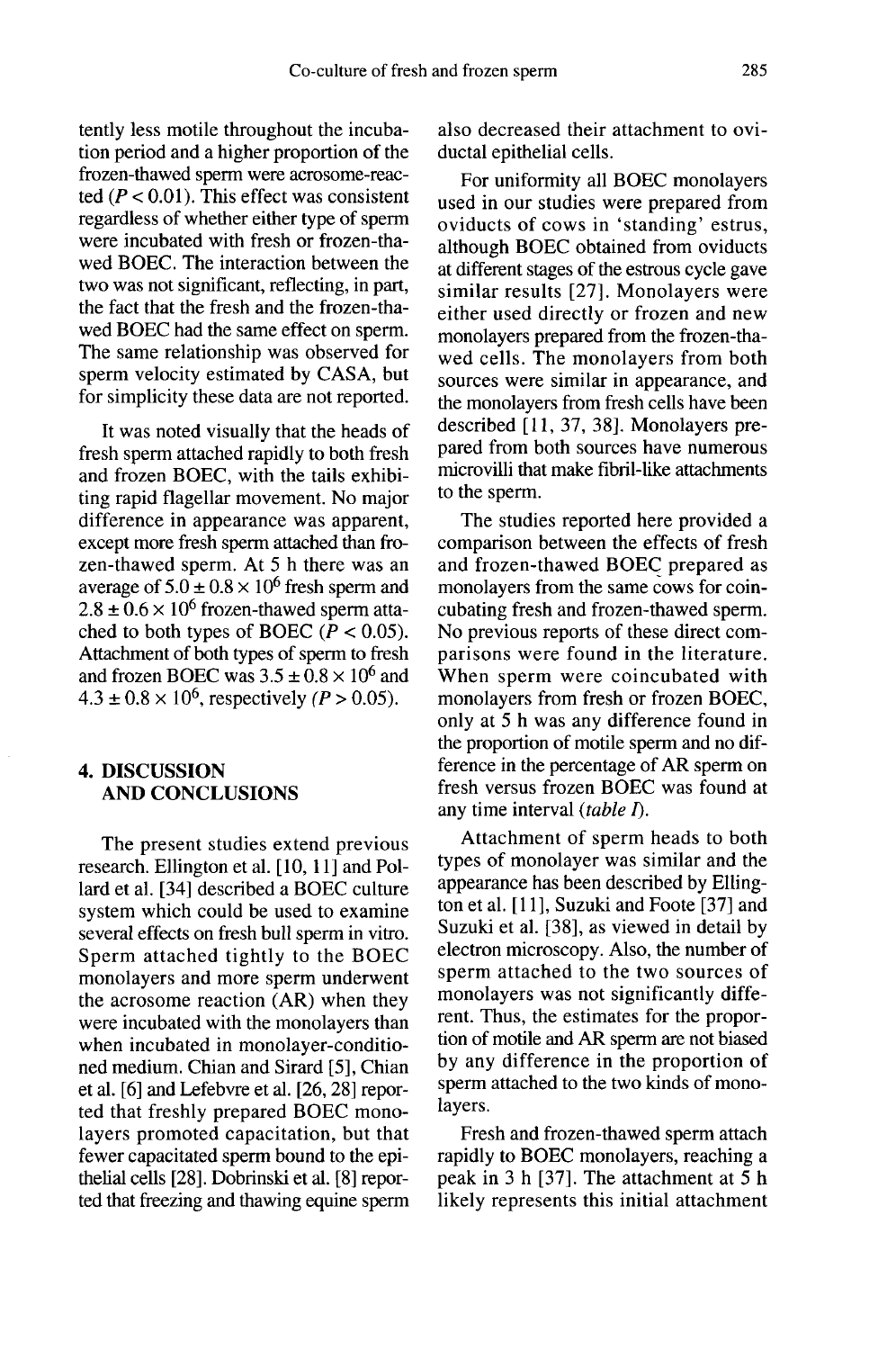with gradual subsequent release after 4-5 h [11]. More fresh sperm than frozen-thawed sperm were attached to the BOEC at 5 h. The difference in attachment between fresh and frozen sperm would likely be less after longer exposure [11], but clumping of sperm in the present experiment prevented accurate counting at the longer time intervals. Suzuki and Foote [37] reported that the concentration of sperm placed on the BOEC also influenced the number of sperm bound.

The PM and PPM of fresh sperm exceeded that of frozen sperm throughout the incubation period  $(table I)$ . Subjective visual checking of the frozen-thawed sperm immediately after thawing indicated that the proportion of motile sperm had been decreased by freezing.

The proportion of AR fresh sperm was considerably less than for frozen sperm. The increase in AR over time presumably represents capacitation and some death. The extent that this is due to physiological changes in the acrosome and those accompanying senescence of the sperm cannot be determined in the present experiments, as the sperm were not sub-classified as live or dead cells. However, Ellington et al. [11] reported that most of the AR sperm after 4 h of incubation were dead sperm. This is consistent with the hypothesis that the AR sperm found up to 5 h of incubation represent sperm killed by freezing, and supports the commercial practice of using more total frozen-thawed sperm than fresh sperm for insemination. However, with  $10 \times 10^6$  or  $100 \times 10^6$  sperm inseminated Nadir et al. [30] found no difference between fresh and frozen semen in accessory sperm attached per egg.

Samper et al. [35] reported that survival of fresh equine sperm coincubated with BOEC was correlated with fertility. There were similarly large differences in sperm survival among semen samples from the five bulls used in the present study. Repli-

cation was not sufficient to characterize bulls and further work is needed to pursue this promising lead of the relationship between survival of sperm coincubated with BOEC and fertility. This is supported by the finding [ 14] that most of the variance in CASA characteristics among semen collected from bulls under the same conditions, as reported here, is due to differences among bulls, with less than 10 % due to variability of samples within bulls.

In conclusion, quality of the fresh sperm coincubated with BOEC was superior to frozen-thawed sperm. More fresh sperm adhered to BOEC monolayers, indicating that freeze thawing caused a change in the surface membranes of the sperm which participate in attachment. The BOEC stored frozen and then thawed provided essentially equivalent monolayer conditions for coincubating either fresh or frozen-thawed bull sperm. Large batches of BOEC can be prepared and frozen with the convenience that subsets are available for replicated use through a series of experiments, thus, also avoiding the usual confounding of different sources of BOEC.

# ACKNOWLEDGMENTS

Eastern Artificial Insemination Coop., Inc. kindly supplied the semen and The Upjohn Company, the Lutalyse®. The work was partially supported by the National Cooperative Program on Non-Human In Vitro Fertilization and Preimplantation Development, National ment HD21939 and a training grant HD 00884 for Dr Ellington. Assistance with the statistical analysis by P. Farrell and manuscript preparation by D. Bevins is gratefully acknowledged.

# REFERENCES

[1] Anderson S.H., Killian G.J., Effect of macromolecules from oviductal conditioned medium on bovine sperm motion and capacitation, Biol. Reprod. 51 (1994) 795-799.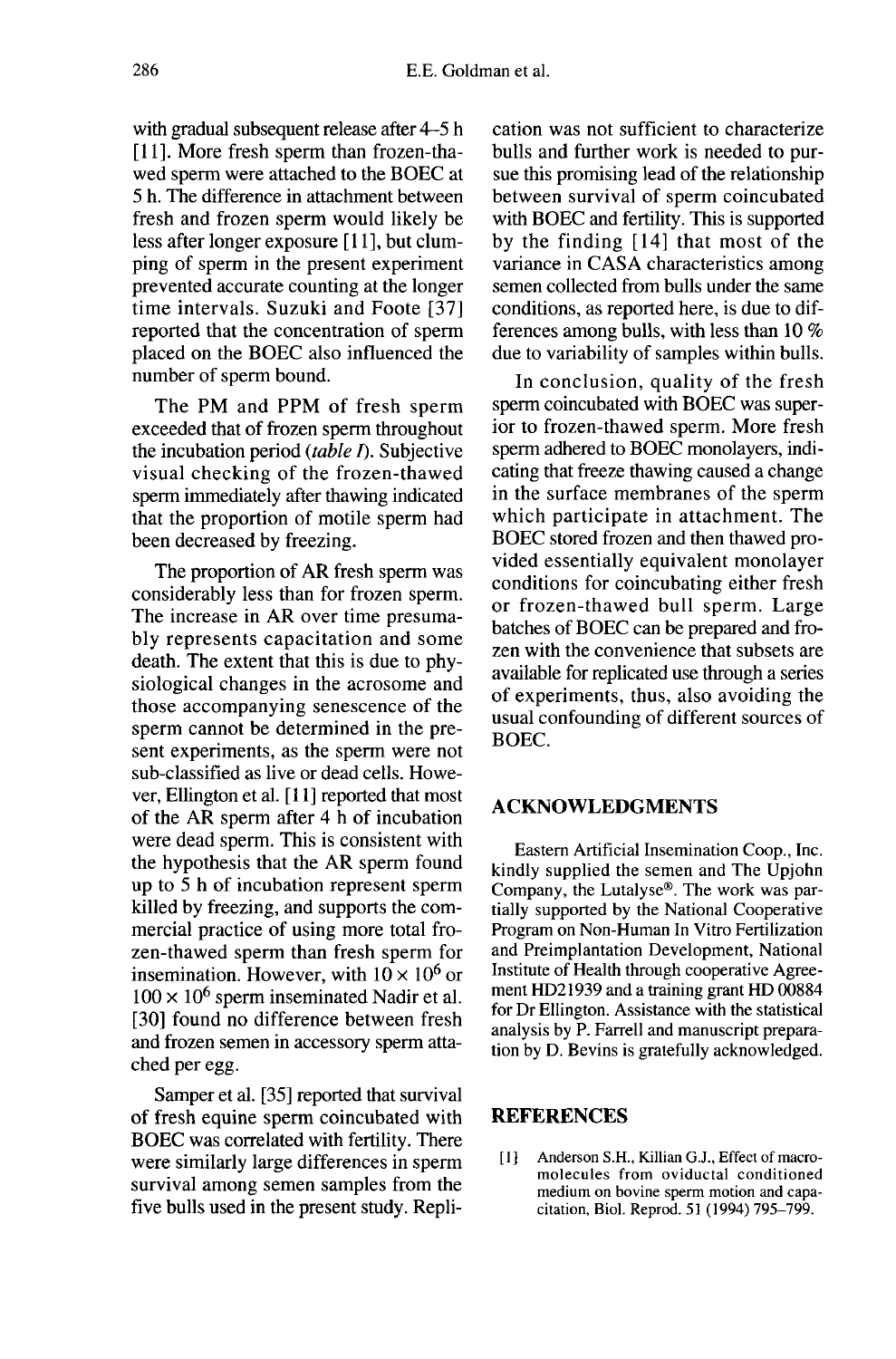- [2] Bavister B.D., (Ed.), Preimplantation Embryo Development, Springer-Verlag, New York, Inc., 1993.
- [3] Bedford J.M., Significance of the need for capacitation before fertilization in eutherian marnmals, Biol. Reprod. 28 (1983) 108-156.
- [4] Chang M.C., A detrimental effect of seminal plasma on the fertilizing capacity of sperm, Nature (London) 179 (1957) 258-259.
- [5] Chian R.C., Sirard M.A., Fertilizing ability of bovine spermatozoa cocultured with oviduct epithelial cells, Biol. Reprod. 52 (1995) 156-162.
- [6] Chian R.C., Lapointe S., Sirard M.A., Capacitation in vitro of bovine spermatozoa by oviduct epithelial cell monolayer conditioned medium, Mol. Reprod. Dev. 42 (1995) 318-324.
- [7] DeJarnette J.M., Saacke R.G., Bame J., Vogler C.J., Accessory sperm: Their impor tance to fertility and embryo quality, and attempts to alter their numbers in artificially inseminated cattle, J. Anim. Sci. 70 (1992) 484-491.
- [8] Dobrinski L, Thomas P.G.A., Ball B.A., Cryopreservation reduces the ability of equine spermatozoa to attach to oviductal epithelial cells and zonae pellucidae in vitro, J. Androl. 16 (1995) 536-542.
- [9] Ehrenwald E., Foote R.H., Parks J.E., Bovine oviductal fluid components and their potential role in sperm cholesterol efflux, Mol. Reprod. Dev. 25 (1990) 195-204.
- [10] Ellington J.E., Farrell P.B., Simkin M.E., Foote R.H., Goldman E.E., McGrath A.B., Development and survival after transfer of cow embryos cultured from 1-2-cells to morulae or blastocysts in rabbit oviducts or in a simple medium with bovine oviduct epithelial cells, J. Reprod. Fertil. 89 (1990) 293-299.
- [11] Ellington J.E., Padilla A.W., Vredenburgh W.L., Dougherty E.P., Foote R.H., Behavior of bull spermatozoa in bovine uterine tube epithelial cell coculture: an in vitro model for studying the cell interactions of reproduction, Theriogenology 35 (1991) 977-989.
- [12] Ellington J.E., Ball B.A., Blue B.J., Wilker C.E., Capacitation-like membrane changes and prolonged viability in vitro of equine spermatozoa cultured with uterine tube epithelial cells, Am. J. Vet. Res. 54 (1993) 1505-1510.
- [13] Farrell P.B., Foote R.H., McArdle M.M., Trouem-Trend V.L., Tardif A.L., Media and dilution procedures tested to minimize handling effects on human, rabbit, and bull sperm for computer-assisted sperm analysis (CASA), J. Androl. 17 (1996) 293-300.
- [14] Farrell P.B., Presicce G.A., Brockett C.C., Foote R.H., Quantification of bull sperm characteristics measured by computer-assisted sperm analysis (CASA) and the relationship to fertility, Theriogenology 49 (1998) 871-879.
- [15] Foote R.H., Cryopreservation of spermatozoa and artificial insemination: Past, present and future, J. Androl. 3 (1982) 85-100.
- [16] Gutierrez A., Garde J., Garcia-Artiga C., Vazquez I., Ram spermatozoa cocultured with epithelial cell monolayers: An in vitro model for the study of capacitation and the acrosome reaction, Mol. Reprod. Dev. 36 (1993) 338-345.
- [17] Hawk H.W., Transport and fate of spermatozoa after insemination of cattle, J. Dairy Sci. 70 (1987) 1487-1503.
- [18] Herz Z., Northey D., Lawyer M., First N.L., Acrosome reaction of bovine spermatozoa in vivo: Sites and effects of stages of the estrous cycle, Biol. Reprod. 32 (1985) 1163-1168.
- [19] Hunter R.H.F., The Fallopian Tubes, Their role in fertility and infertility, Springer-Verlag, Berlin-Heidelburg, 1988, pp. 53-74.
- [20] Hunter R.F., Wilmut I., The rate of functional sperm transport into the oviducts of mated cows, Anim. Reprod. Sci. 5 (1983) 167-173.
- [21] Hunter R.F., Wilmut I., Sperm transport in the cow: periovulatory redistribution of viable cells within the oviduct, Reprod. Nutr. Dev. 24 (1984) 597-608.
- [22] Hunter R.H.F., Fléchon B., Fléchon J.E., Distribution, morphology and epithelial interactions of bovine spermatozoa in the oviduct before and after ovulation: A scanning electron microscope study, Tissue Cell 23 (1991) 641-656.
- [23] Kim C.I., Ellington J.E., Foote R.H., Maturation, fertilization and development of bovine oocytes in vitro using TCM 199 and a simple defined medium with co-culture, Theriogenology 33 (1990) 433-440.
- [24] King R.S., Killian G.J., Purification of bovine estrus-associated protein and localization of binding on sperm, Biol. Reprod. 51 (1994) 34-42.
- [25] Kovács A., Foote R.H., Viability and acrosome staining of bull, boar and rabbit spermatozoa, Biotechnic & Histochemistry 67 (1992) 119-124.
- [26] Lefebvre R., Suarez S.S., Effect of capacitation on bull sperm binding to homologous oviductal epithelium, Biol. Reprod. 54 (1996) 575-582.
- [27] Lefebvre R., Chenoweth P.J., Drost M., LeClear C.T., MacCubbin M., Dutton J.T., Suarez S.S., Characterization of the oviductal sperm reservoir in cattle, Biol. Reprod. 53 (1995) 1066-1074.